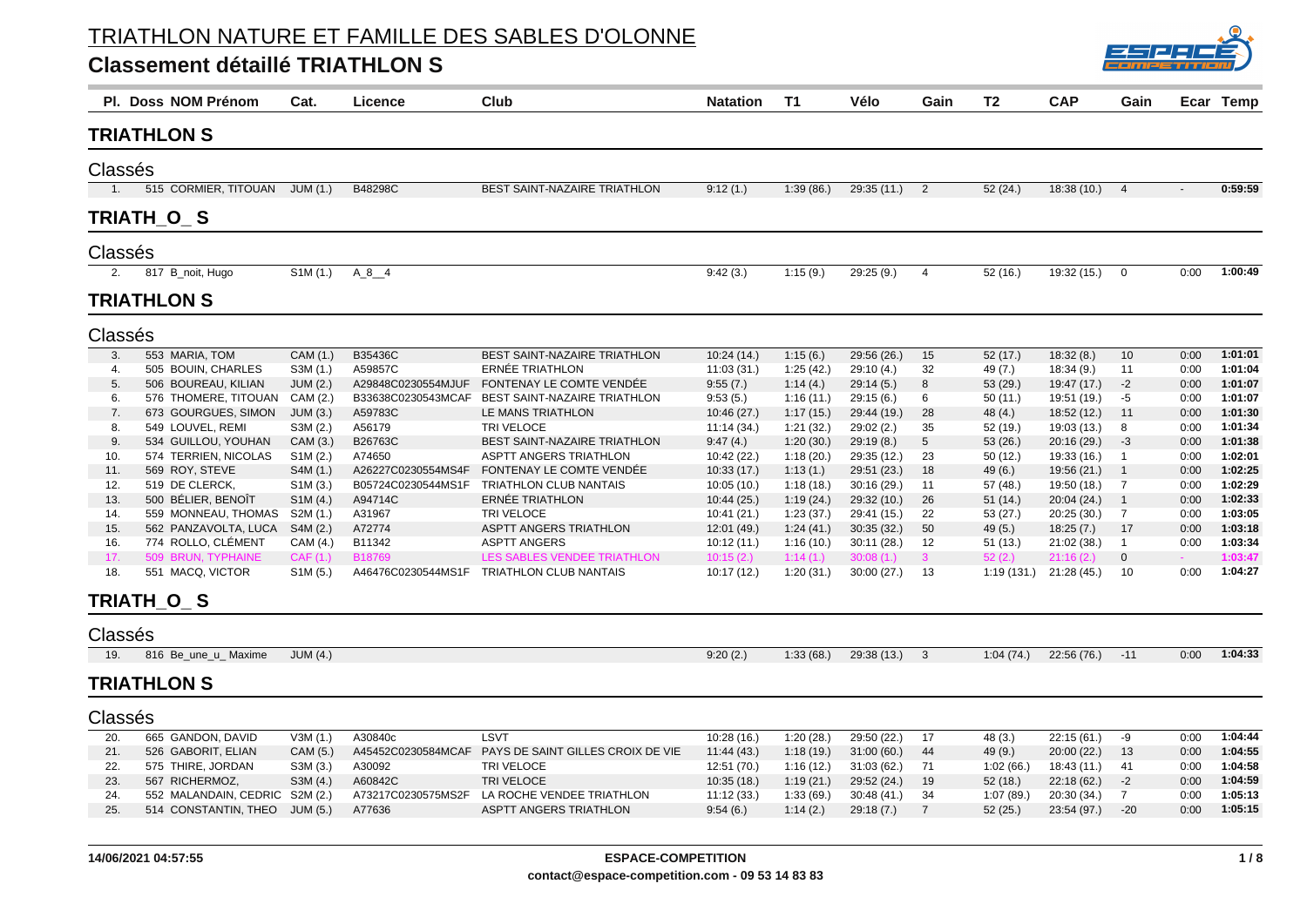

|         | Pl. Doss NOM Prénom   | Cat.                   | Licence            | Club                                        | <b>Natation</b> | T <sub>1</sub> | Vélo         | Gain           | T2         | <b>CAP</b>       | Gain         | Ecar | <b>Temp</b> |
|---------|-----------------------|------------------------|--------------------|---------------------------------------------|-----------------|----------------|--------------|----------------|------------|------------------|--------------|------|-------------|
| 26.     | 571 SOUCHET, NOÉ      | S <sub>1</sub> M (6.)  | A98355C0230554MS1F | FONTENAY LE COMTE VENDÉE                    | 12:04 (52.)     | 1:23(36)       | 30:37(33)    | 53             | 52 (23.)   | 20:25 (31.)      | 11           | 0:00 | 1:05:24     |
| 27.     | 614 BRUTSCHINE, PAUL  | CAM (6.)               | A57150             | LES SABLES VENDEE TRIATHLON                 | 10:45(26.)      | 1:21(33)       | 29:42 (17.)  | 27             | 54(31.)    | 22:42 (71.)      | $-4$         | 0:00 | 1:05:26     |
| 28.     | 497 ADAM, ANTHONY     | V1M(1.)                | A29988             | TRI VELOCE                                  | 11:14(35)       | 1:23(38.)      | 31:24(86.)   | 36             | 55 (34.)   | 20:38 (35.)      | 10           | 0:00 | 1:05:37     |
| 29.     | 513 CHEVILLON,        | V1M(2.)                | B19486C            | PAYS DE SAINT GILLES CROIX DE VIE           | 12:19(58.)      | 1:30(55)       | 31:21(84)    | 59             | 47(2.)     | 19:53 (20.)      | 30           | 0:00 | 1:05:53     |
| 30.     | 584 AUGEREAU, JAMES   | S2M (3.)               |                    |                                             | 9:57(8.)        | 1:17(16)       | 29:48 (21.)  | 9              | 55 (37.)   | 23:57 (101.) -20 |              | 0:00 | 1:05:57     |
|         | TRIATH_O_S            |                        |                    |                                             |                 |                |              |                |            |                  |              |      |             |
| Classés |                       |                        |                    |                                             |                 |                |              |                |            |                  |              |      |             |
| 31.     | 767 Lambert, Mickaël  | S2M (4.)               | B40644C            |                                             | 10:28 (15.)     | 1:27(48.)      | 29:55 (25.)  | 16             | 56 (38.)   | 23:13 (81.)      | $-7$         | 0:00 | 1:06:03     |
|         |                       |                        |                    |                                             |                 |                |              |                |            |                  |              |      |             |
|         | <b>TRIATHLON S</b>    |                        |                    |                                             |                 |                |              |                |            |                  |              |      |             |
| Classés |                       |                        |                    |                                             |                 |                |              |                |            |                  |              |      |             |
| 32.     | 706 LEMEE, LILIAN     | S <sub>1</sub> M (7.)  |                    | TRI VELOCE                                  | 11:40(40.)      | 1:22(34)       | 31:02(61)    | 41             | 1:03(71.)  | 21:04(40.)       | 10           | 0:00 | 1:06:15     |
| 33.     | 540 LE MAUFF, VICTOR  | CAM (7.)               | B56637C            | LA ROCHE VENDEE TRIATHLON                   | 12:22 (62.)     | 1:28(49)       | 30:54(54)    | 63             | 1:09(98.)  | 20:25(32.)       | 25           | 0:00 | 1:06:20     |
| 34.     | 550 LUCAS, AURELIEN   | V1M(3.)                | B21566C            | PAYS DE SAINT GILLES CROIX DE VIE           | 12:02(50.)      | 1:34(73)       | 31:07(66)    | 51             | 53(28.)    | 20:49 (36.)      | 15           | 0:00 | 1:06:28     |
| 35.     | 545 LEROY, NICOLAS    | S4M (3.)               | A30093C            | <b>SABLE TRIATHLON</b>                      | 10:43(23.)      | 1:20(29.)      | 29:44 (18.)  | 24             | 1:08(90.)  | 23:53 (96.)      | $-8$         | 0:00 | 1:06:50     |
| 36.     | 761 PROUTEAU, PIERRE  | S1M (8.)               |                    |                                             | 12:32 (65.)     | 1:17(14)       | 30:54(53)    | 66             | 49 (8.)    | 21:17 (43.)      | 11           | 0:00 | 1:06:52     |
| 37.     | 499 AUDOUIN, CHARLIE  | V1M(4.)                | A33054C            | PAYS DE SAINT GILLES CROIX DE VIE           | 11:40 (39.)     | 1:30(57.)      | 30:55(55)    | 40             | 50(10.)    | 21:59(54.)       | $-2$         | 0:00 | 1:06:57     |
| 38.     | 527 GANDON, LONA      | <b>JUF (1.)</b>        | A30854             | LES SABLES VENDEE TRIATHLON                 | 10:13(1.)       | 1:18(2.)       | 30:09(2.)    | $\overline{2}$ | 51(1.)     | 24:26(8.)        | $\mathbf 0$  | 0:00 | 1:06:59     |
| 39.     | 773 ROLLO, LOUIS      | CAM (8.)               | A47112             | <b>ASPTT ANGERS</b>                         | 11:21(37.)      | 1:20(27.)      | 31:22(85.)   | 38             | 52(20.)    | 22:07 (56.)      | $-2$         | 0:00 | 1:07:05     |
| 40.     | 538 KERMARREC,        | S2M (5.)               | A76326C0230544MS2F | TRIATHLON CLUB NANTAIS                      | 12:03(51.)      | 1:29(52)       | 30:30(30.)   | 52             | 1:08(94.)  | 21:56(52.)       | 5            | 0:00 | 1:07:09     |
| 41.     | 748 PAILLAT, PHILIPPE | V1M(5.)                |                    |                                             | 12:37(66.)      | 1:46(101.)     | 30:48(42)    | 67             | 1:07(86.)  | 20:53 (37.)      | 26           | 0:00 | 1:07:15     |
| 42.     | 504 BODIGUEL, AXEL    | S <sub>1</sub> M (9.)  | B03200C            | BEST SAINT-NAZAIRE TRIATHLON                | 11:07 (32.)     | 1:32(63)       | 32:03 (98.)  | 33             | 1:07(85.)  | 21:24 (44.)      | 16           | 0:00 | 1:07:15     |
| 43.     | 771 RIO, MAXIME       | S2M (6.)               | B37484C            | TRIATHLON CLUB PAYS MUZILLAC                | 13:15 (76.)     | 1:32(66.)      | 31:15(80.)   | 77             | 57 (46.)   | 20:14(27.)       | 26           | 0:00 | 1:07:15     |
| 44.     | 542 LEBOIS, NICOLAS   | V1M(6.)                | A31487C0230544MV1F | TRIATHLON CLUB NANTAIS                      | 10:40 (20.)     | 2:53(201.)     | 31:10 (72.)  | 21             | 56 (39.)   | 21:34 (46.)      | 8            | 0:00 | 1:07:16     |
| 45.     | 657 DUPONT, THIBAULT  | S2M (7.)               | A79520C            | TRIVELOCE SAINT-SEBASTIEN                   | 13:17(77.)      | 1:32(67)       | 31:08(69)    | 78             | 1:12(106.) | 20:06 (26.)      | 26           | 0:00 | 1:07:18     |
| 46.     | 568 RONDEAU,          | CAM (9.)               | B63924C            | CHATEAU GONTIER TRIATHLON                   | 13:50 (93.)     | 1:22(35.)      | 31:16(82)    | 94             | 52(21.)    | 20:00 (23.)      | 27           | 0:00 | 1:07:23     |
| 47.     | 502 BÉLIER, NOÉ       | JUM (6.)               | B38000C            | ERNÉE TRIATHLON                             | 10:43 (24.)     | 1:19(22)       | 29:46 (20.)  | 25             | 1:12(108.) | 24:21 (107.) -17 |              | 0:00 | 1:07:24     |
| 48.     | 636 CUNAUD, NOAH      | CAM (10.)              | A55455             | LES SABLES VENDEE TRIATHLON                 | 11:42 (42.)     | 1:17(13)       | 31:03(63)    | 43             | 46(1.)     | 22:38 (67.)      | $-15$        | 0:00 | 1:07:28     |
| 49.     | 508 PETUSSEAU, FELIX  | CAM (11.)              |                    | ASPTT ANGERS TRIATHLON                      | 10:18(13)       | 1:14(3.)       | 31:11(75)    | 14             | 1:01(62)   | 23:45(91.)       | $-18$        | 0:00 | 1:07:32     |
| 50.     | 577 TIREL, TANGUY     | S <sub>1</sub> M (10.) | B33435             | ASPTT ANGERS TRIATHLON                      | 11:49 (44.)     | 1:25(43)       | 30:54(52)    | 45             | 52 (22.)   | 22:31 (66.)      | -9           | 0:00 | 1:07:34     |
| 51.     | 616 CAILLEAU, JOCELYN | S1M (11.)              |                    |                                             | 15:37 (124.)    | 2:46(195.)     | 35:36 (181.) | 125            | 1:26(148.) | 12:08(1)         | 108          | 0:00 | 1:07:36     |
| 52.     | 535 HENRY, PAUL       | CAM (12.)              |                    | B20504C0230554MCAF FONTENAY LE COMTE VENDÉE | 12:04(53.)      | 1:33(71)       | 31:07(67)    | 54             | 57 (47.)   | 22:15 (60.)      | 3            | 0:00 | 1:08:00     |
| 53.     | 666 GAZEAU, ALBAN     | S2M (8.)               |                    |                                             | 14:27 (105.)    | 1:41(92.)      | 30:41(36.)   | 106            | 1:04(75.)  | 20:15(28.)       | 35           | 0:00 | 1:08:12     |
| 54.     | 693 LARUE, GUILLAUME  | S3M (5.)               |                    | B72253C0230580MS3F CORMARIS TRIATHLON       | 13:48 (92.)     | 2:18(163.)     | 30:42(38.)   | 93             | 56 (41.)   | 20:27 (33.)      | 28           | 0:00 | 1:08:13     |
| 55.     | 695 LE BIHAN, MICHAEL | S3M (6.)               |                    |                                             | 13:35 (85.)     | 2:13(152.)     | 37:38 (197.) | 86             | 1:24(143.) | 13:27(4)         | 90           | 0:00 | 1:08:21     |
| 56.     | 694 LAVIE, CLÉMENT    | S <sub>1</sub> M (12.) |                    | TRI VELOCE                                  | 11:41(41.)      | 1:31(59.)      | 30:51(50.)   | 42             | 1:08(91.)  | 23:11 (79.)      | $-10$        | 0:00 | 1:08:25     |
| 57.     | 524 FAYE, ROMAIN      | S <sub>1</sub> M (13.) | B21594C            | <b>ACLR TRIATHLON</b>                       | 14:33 (109.)    | 1:19(23)       | 31:14(79)    | 110            | 1:13(112.) | 20:04(25.)       | 37           | 0:00 | 1:08:27     |
| 58.     | 544 LEFEVRE, FABIEN   | S4M (4.)               | A32335C0230575MS4F | LA ROCHE VENDEE TRIATHLON                   | 12:01 (48.)     | 1:29(51.)      | 31:09(71)    | 49             | 54 (30.)   | 22:51 (74.)      | -9           | 0:00 | 1:08:27     |
| 59.     | 541 LEBOIS, INES      | CAF (2.)               | A21809C            | LES SABLES VENDEE TRIATHLON                 | 10:48(4)        | 1:41(23.)      | 31:37(7)     | 5 <sup>5</sup> | 54(4.)     | 23:35(3)         | $\mathbf{1}$ | 0:00 | 1:08:39     |
| 60.     | 578 TRIDON, BENJAMIN  | S4M (5.)               | A64101c            | CHATEAU GONTIER TRIATHLON                   | 14:13 (99.)     | 1:32(64)       | 30:49(43)    | 100            | 59 (57.)   | 21:10(41.)       | 19           | 0:00 | 1:08:46     |
| 61.     | 619 CAUMON, JEREMY    | S2M (9.)               | B29312C            | <b>LSVT</b>                                 | 13:31 (82.)     | 2:16(158.)     | 30:50(46.)   | 83             | 55(36.)    | 21:15(42.)       | 17           | 0:00 | 1:08:49     |
| 62.     | 668 GELOT, GAËL       | S4M (6.)               |                    |                                             | 17:22 (181.)    | 2:07(136.)     | 34:35 (153.) | 182            | 1:37(170.) | 13:08(3)         | 107          | 0:00 | 1:08:51     |
| 63.     | 731 MORIT, MAXIME     | CAM (13.)              | B78325C            | <b>RVT</b>                                  | 12:20 (59.)     | 1:32(65)       | 30:50(48)    | 60             | 59 (56.)   | 23:14 (82.)      | -8           | 0:00 | 1:08:59     |
| 64.     | 560 MORIN, ANTOINE    | CAM (14.)              | B63064C            | CHATEAU GONTIER TRIATHLON                   | 14:34 (110.)    | 1:19(25)       | 30:35(31)    | 111            | 58 (50.)   | 21:40 (48.)      | 13           | 0:00 | 1:09:09     |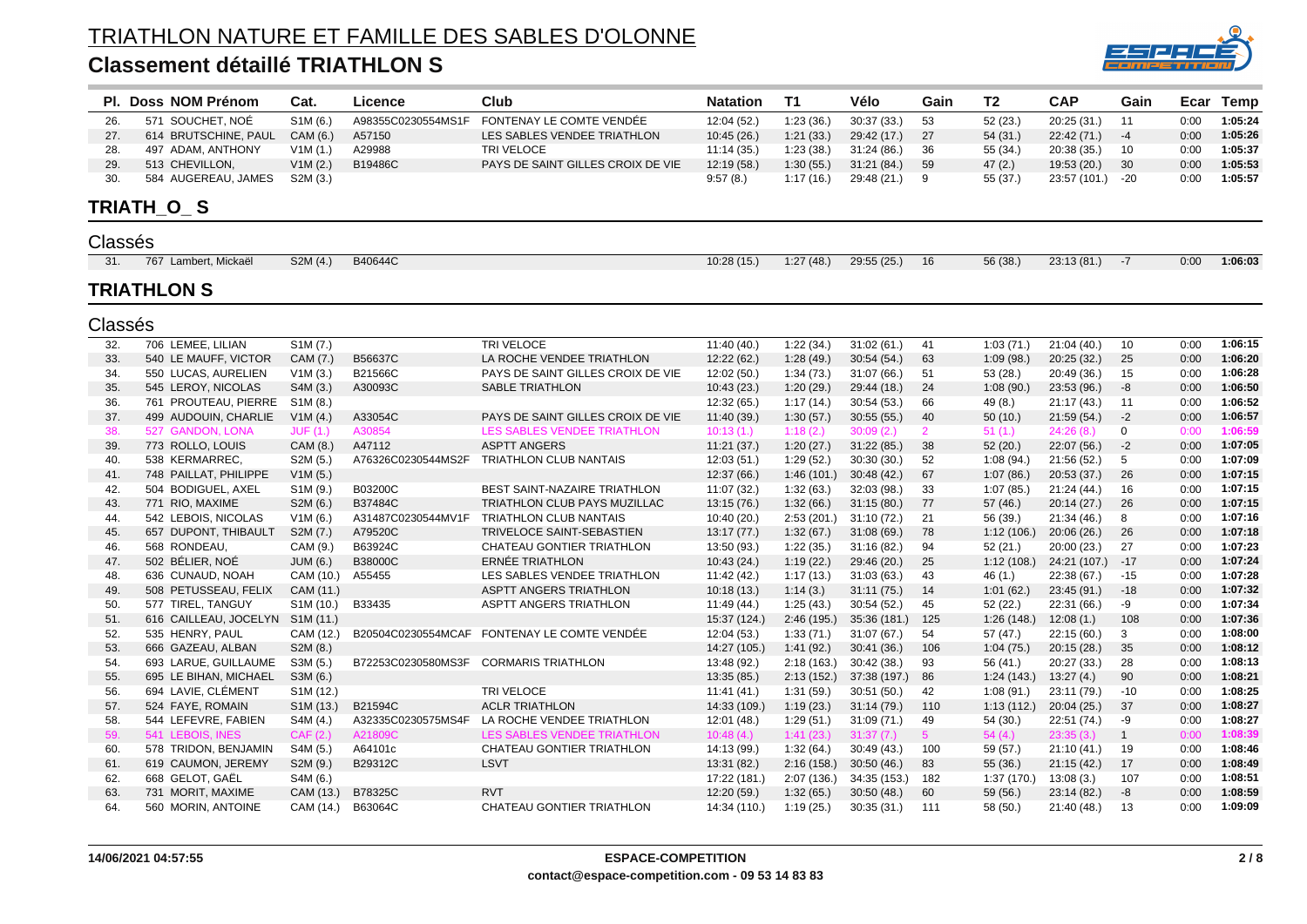#### **Classement détaillé TRIATHLON S**



|         | PI. Doss NOM Prénom   | Cat.                   | Licence      | Club                                         | <b>Natation</b> | <b>T1</b>  | Vélo                    | Gain            | T <sub>2</sub> | <b>CAP</b>                | Gain            | Ecar | <b>Temp</b> |
|---------|-----------------------|------------------------|--------------|----------------------------------------------|-----------------|------------|-------------------------|-----------------|----------------|---------------------------|-----------------|------|-------------|
| 65.     | 631 CONSTANTIN,       | V2M(1.)                | A89753C      | <b>ASPTT ANGERS</b>                          | 12:49 (68.)     | 1:36(80.)  | 30:42 (39.)             | 69              | 1:09(96.)      | 22:51 (73.)               | 2               | 0:00 | 1:09:10     |
| 66.     | 629 CHUPEAU,          | S <sub>1</sub> M (14.) | A50177C      | <b>TRIATHLON CLUB NANTAIS</b>                | 11:57(47)       | 1:28(50.)  | 30:39 (34.)             | 48              | 54 (33.)       | 24:18 (104.) -25          |                 | 0:00 | 1:09:20     |
| 67.     | 554 MARO, JORDAN      | S3M (7.)               |              | A77200C0230544MS3F TRIATHLON CLUB NANTAIS    | 13:43 (89.)     | 1:30(58.)  | 30:42(37)               | 90              |                | $1:30(162.)$ $21:57(53.)$ | 8               | 0:00 | 1:09:25     |
|         | TRIATH O S            |                        |              |                                              |                 |            |                         |                 |                |                           |                 |      |             |
| Classés |                       |                        |              |                                              |                 |            |                         |                 |                |                           |                 |      |             |
| 68.     | 814 D maud, Mathéo    | <b>JUM (7.)</b>        | A31048       |                                              | 10:53 (29.)     | 1:15(7.)   | 29:41 (14.)             | 30              | 1:01(64)       | 26:33 (149.)              | $-41$           | 0:00 | $1$ 9:26    |
|         | TRIATHLON S           |                        |              |                                              |                 |            |                         |                 |                |                           |                 |      |             |
| Classés |                       |                        |              |                                              |                 |            |                         |                 |                |                           |                 |      |             |
| 69.     | 687 KHEDHIR, LOIC     | S3M (8.)               |              | <b>ALLOUT</b>                                | 13:35 (84.)     | 2:00(123.) | 30:56(56)               | 85              | 1:14(117.)     | 21:43 (49.)               | 15              | 0:00 | 1:09:30     |
| 70.     | 637 CUNAUD, EDDY      | V3M(2.)                | 0230552mv3fr | <b>LSVT</b>                                  | 12:23 (63.)     | 1:33(70.)  | 31:13(77)               | 64              | 1:02(68.)      | 23:17 (83.)               | $-7$            | 0:00 | 1:09:31     |
| 71.     | 770 RIBOT, GUILLAUME  | V1M(7.)                | B72852C      | SABLÉ TRIATHLON                              | 12:50 (69.)     | 1:36(81)   | 30:41(35)               | 70              | 1:04(72.)      | 23:18 (84.)               | $-7$            | 0:00 | 1:09:32     |
| 72.     | 525 FIALIP, JEREMY    | S2M (10.)              |              | <b>ACLR TRIATHLON</b>                        | 12:12 (56.)     | 1:27(47.)  | 30:59(58)               | 57              | 1:09(100.)     | 23:46 (92.)               | $-14$           | 0:00 | 1:09:36     |
| 73.     | 507 BOYER, AURELIE    | S1F(1.)                | A21809C      | <b>LES SABLES VENDEE TRIATHLON</b>           | 11:06(7.)       | 1:28(6.)   | 31:32(6.)               | 8               | 54(3.)         | 24:35(9)                  | $-1$            | 0:00 | 1:09:38     |
| 74.     | 699 LE DOEUFF, HUGO   | S1M (15.)              | B06323C      | LA ROCHELLE TRIATHLON                        | 9:59(9.)        | 1:17(17.)  | 29:09(3.)               | 10              | 1:10(102.)     | 28:14 (165.)              | $-62$           | 0:00 | 1:09:52     |
| 75.     | 599 BLASSIAUX, LIZ    | CAF (3.)               | A48978       | <b>LE MANS TRIATHLON</b>                     | 11:00(6.)       | 1:35(18.)  | 31:32(5)                | 7 <sup>7</sup>  | 1:03(14)       | 24:45(10.)                | $\overline{0}$  | 0:00 | 1:09:57     |
| 76.     | 583 AUBERT, ARTHUR    | S1M (16.)              | A41824C      | TRI VELOCE                                   | 12:21(61)       | 1:29(53.)  | 30:50(47.)              | 62              | 56 (40.)       | 24:19 (105.)              | $-22$           | 0:00 | 1:09:59     |
| 77.     | 742 NICOLLEAU, STEVE  | V1M(8.)                |              |                                              | 13:09(75)       | 1:52(110.) | 31:04(64)               | 76              | 1:20(133)      | 22:38 (68.)               | $\overline{1}$  | 0:00 | 1:10:07     |
| 78.     | 720 MARTIN, LÉNI      | <b>JUM (8.)</b>        |              |                                              | 13:36 (87.)     | 1:31(61)   | 31:09(70.)              | 88              | 55 (35.)       | 22:59(77.)                | $-3$            | 0:00 | 1:10:12     |
| 79.     | 674 GUERIN, PHILIPPE  | V3M(3.)                |              |                                              | 13:52 (95.)     | 1:41(93.)  | 30:58(57)               | 96              | 1:10(103.)     | 22:28 (65.)               | $5\phantom{.0}$ | 0:00 | 1:10:12     |
| 80.     | 510 BUSSON, SIMON     | S4M (7.)               |              | A94862C0230575MS4F LA ROCHE VENDEE TRIATHLON | 12:57 (73.)     | 1:25(44.)  | 30:49(44)               | 74              | 57 (45.)       | 24:02 (102.) -16          |                 | 0:00 | 1:10:13     |
| 81.     | 555 MAY, STEPHANE     | V2M(2.)                |              | A32316C0230575MV2F LA ROCHE VENDEE TRIATHLON | 12:19 (57.)     | 1:38(84)   | 32:51 (110.)            | 58              | 1:07(87)       | 22:14(59)                 | 11              | 0:00 | 1:10:13     |
| 82.     | 516 COULAIS, BENJAMIN | S4M (8.)               | B19373C      | <b>ACLR TRIATHLON</b>                        | 15:41 (126.)    | 1:34(74)   | 32:27 (104.)            | 127             | 57 (44.)       | 19:31 (14.)               | 22              | 0:00 | 1:10:14     |
| 83.     | 697 LE BRIS, IWAN     | CAM (15.)              | A45890C      | SNLS44                                       | 12:26 (64.)     | 1:20(26.)  | 31:00(59.)              | 65              | 59 (54.)       | 24:28 (109.)              | $-24$           | 0:00 | 1:10:15     |
| 84.     | 565 POUVREAU,         | S1F(2.)                | A31379C      | ST JEAN DE MONTS TRIATHLON                   | 11:59(14)       | 1:30(10.)  | 31:21(4)                | 15 <sub>1</sub> | 1:06(16.)      | 24:18(6)                  | $\overline{2}$  | 0:00 | 1:10:17     |
| 85.     | 661 FOURNIER, QUENTIN | S <sub>1</sub> M (17.) |              |                                              | 14:38 (112.)    | 2:02(127.) | 30:51 (49.)             | 113             | 57 (49.)       | 22:11(58.)                | 14              | 0:00 | 1:10:42     |
| 86.     | 646 DESCATOIRE,       | JUM (9.)               | B31890C      | POIREE SUR VIE                               | 14:32 (107.)    | 1:24(40.)  | 31:13(78)               | 108             | 58 (51.)       | 22:55 (75.)               | 10              | 0:00 | 1:11:05     |
| 87.     | 662 FRAVALO,          | V3M(4.)                | A35663       | PAYS D'AURAY TRIATHLON                       | 11:55(46.)      | 1:26(46.)  | 30:45(40)               | 47              | 1:06(79.)      | 25:58 (136.) -36          |                 | 0:00 | 1:11:12     |
| 88.     | 795 VERDON, ERWAN     | S4M (9.)               | A90606C      | LA ROCHE VENDEE TRIATHLON                    | 12:07 (55.)     | 1:29(54)   | 31:06(65)               | 56              | 58 (52.)       | 25:35 (129.)              | $-31$           | 0:00 | 1:11:19     |
| 89.     | 579 VIAUD, CELINE     | V1F(1.)                | A72801C      | LES SABLES VENDEE TRIATHLON                  | 12:37(23)       | 1:30(11.)  | 31:03(3)                | 24              | 1:00(11.)      | 25:13(12)                 | 2               | 0:00 | 1:11:26     |
| 90.     | 589 BEAUDOIN.         | V5M(1.)                | A53277       | CHÂTEAU GONTIER TRIATHLON                    | 13:27 (81.)     | 1:31(62)   | 31:37 (88.)             | 82              | 1:01(59.)      | 23:56 (99.)               | -6              | 0:00 | 1:11:35     |
| 91.     | 766 RAVON, NATHAN     | JUM (10.)              | B11699       | LES SABLES VENDEE TRIATHLON                  | 12:39 (67.)     | 1:25(45.)  | 31:08(68)               | 68              | 1:01(61)       | 25:31 (126.) -21          |                 | 0:00 | 1:11:46     |
| 92.     | 597 BLANCHARD,        | V1M(9.)                | A26608C      | <b>RVT</b>                                   | 13:43 (90.)     | 1:36(79.)  | 31:15(81)               | 91              | 1:16 (123.)    | 23:55 (98.)               | $-2$            | 0:00 | 1:11:48     |
| 93.     | 734 MOULLEC, SIMON    | S1M (18.)              |              |                                              | 14:23 (104.)    | 1:37(82)   | 30:52(51)               | 105             | 1:23(138.)     | 23:50 (95.)               | $5\phantom{.0}$ | 0:00 | 1:12:07     |
| 94.     | 548 LIEBECK, MATHILDE | S1F(3.)                | A46653C      | ST JEAN DE MONTS TRIATHLON                   | 11:06(8)        | 1:33(17.)  | 32:10(8)                | 9               | 1:03(12.)      | 26:41(21)                 | $-1$            | 0:00 | 1:12:36     |
| 95.     | 727 MERLE, GAUTIER    | V1M(10.)               | B80378C      | <b>BEST TRIATHLON</b>                        | 13:39 (88.)     | 1:39(88.)  | 31:28(87)               | 89              | 1:11(104.)     | 24:49 (113.) 1            |                 | 0:00 | 1:12:49     |
| 96.     | 501 BÉLIER, NATHAN    | S <sub>1</sub> M (19.) | B03809C      | <b>ERNÉE TRIATHLON</b>                       | 10:39 (19.)     | 1:35(75.)  | 31:55(96.)              | 20              | 59 (53.)       | 27:45 (160.) -48          |                 | 0:00 | 1:12:55     |
| 97.     | 670 GIBORY, THIBAUD   | CAM (16.)              | B39408C      | <b>ALENCON TRIATHLON</b>                     | 15:07 (116.)    |            | $1:54(114)$ $31:51(93)$ | 117             | 1:28(151)      | 22:47 (72.)               | - 9             | 0:00 | 1:13:10     |
| 98.     | 787 TALINEAU, THOMAS  | S1M (20.)              | B66446C      | SAINT JEAN DE MONTS VENDEE                   | 13:50 (94.)     | 1:41(91)   | 31:10(73)               | 95              | 1:17(126.)     | 25:21 (123.) -1           |                 | 0:00 | 1:13:21     |

#### **TRIATH\_O\_ S**

#### Classés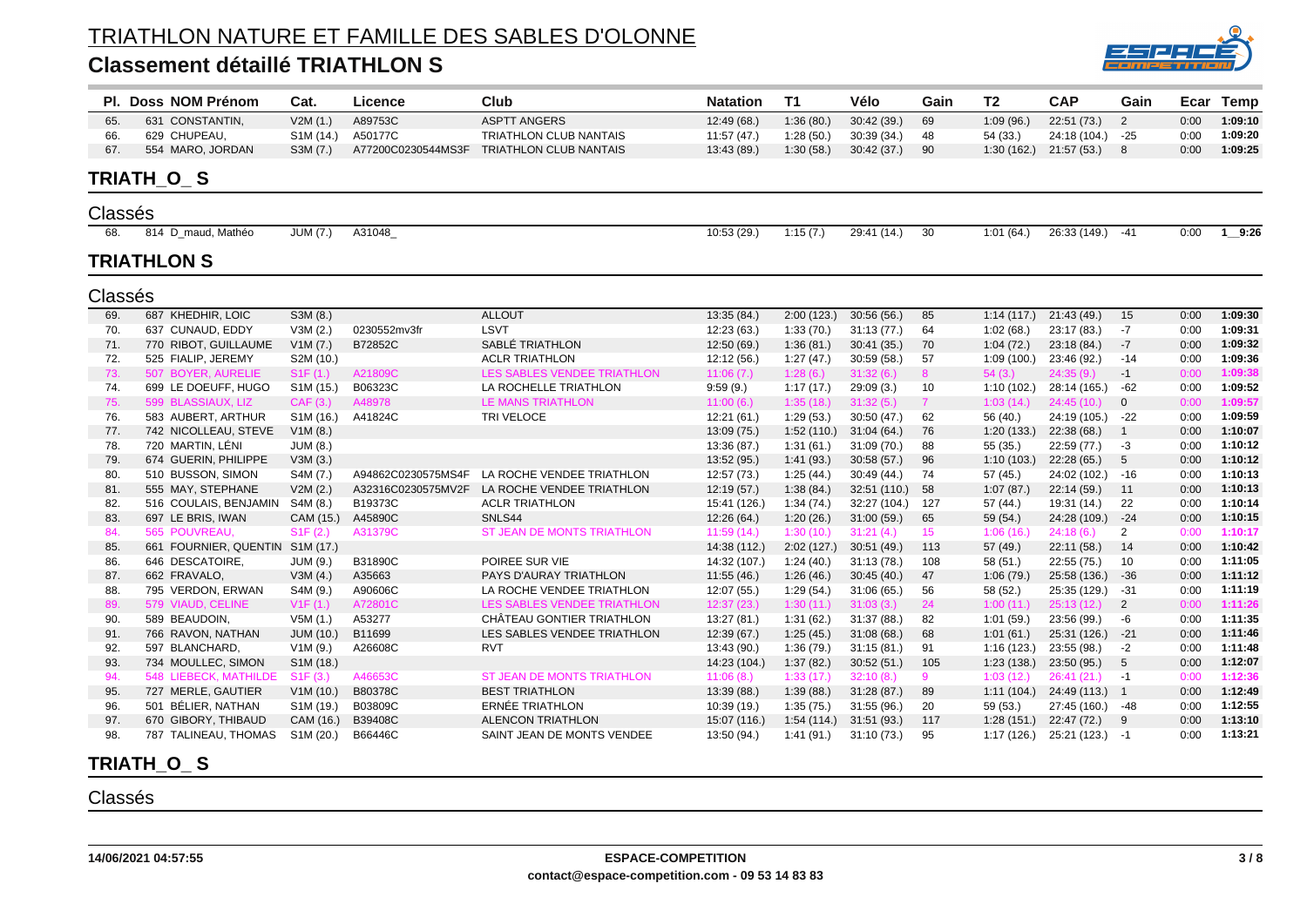

|         | PI. Doss NOM Prénom             | Cat.                   | Licence            | Club                                | <b>Natation</b> | <b>T1</b>  | Vélo         | Gain | <b>T2</b>   | <b>CAP</b>       | Gain           | Ecar | Temp    |
|---------|---------------------------------|------------------------|--------------------|-------------------------------------|-----------------|------------|--------------|------|-------------|------------------|----------------|------|---------|
| 99.     | 682 Lecocq, Ben_amin            | JUM (11.)              |                    | <b>FONTENAY LE COMTE</b>            | 11:54(45.)      | 1:24(39.)  | 30:50(45)    | 46   | 1:01(63)    | 28:11 (163.)     | $-49$          | 0:00 | 1:13:22 |
|         | <b>TRIATHLON S</b>              |                        |                    |                                     |                 |            |              |      |             |                  |                |      |         |
| Classés |                                 |                        |                    |                                     |                 |            |              |      |             |                  |                |      |         |
| 100     | 533 GUILLEMET,                  | <b>JUM (12.</b>        | A31047C0230554MJUF | FONTENAY LE COMTE VENDÉE            | 10:52 (28.)     | 1:15(8.)   | 29:42 (16.)  | 29   | 1:04(76.)   | 30:30 (189.)     | $-67$          | 0:00 | 1:13:27 |
| 101.    | 651 DOUILLARD.                  | S <sub>1</sub> M (21.) |                    |                                     | 16:15 (141.)    | 1:46(98)   | 32:55(112.)  | 142  | 57(43.)     | 21:39(47)        | -27            | 0:00 | 1:13:34 |
| 102.    | 518 DANGLADE, EMMA              | JUF(2.)                | A79646C            | <b>ST JEAN DE MONTS TRIATHLON</b>   | 11:53(13)       | 1:36 (19.) | 33:58(21)    | 14   | 1:09(23)    | 25:04(11.)       | 6              | 0:00 | 1:13:44 |
| 103.    | 558 MINGUY, PAULINE             | S2F(1.)                | B35938C0230575FS2F | LA ROCHE VENDEE TRIATHLON           | 12:25(22.)      | 1:41(24)   | 32:43(12)    | 23   | 1:15(33.)   | 25:39(14.)       | 3              | 0:00 | 1:13:47 |
| 104.    | 512 CHAS, ALEXIS                | S1M (22.)              | B05945C            | PAYS DE SAINT GILLES CROIX DE VIE   | 13:36 (86.)     | 1:45(97.)  | 31:10(74)    | 87   | 1:18(128)   | 25:56 (135.)     | $-12$          | 0:00 | 1:13:48 |
| 105.    | 684 HOUSSIN, VINCENT            | S4M (10.)              | A78056             | CHÂTEAU GONTIER TRIATHLON           | 15:35 (123.)    | 2:00(124.) | 32:12 (99.)  | 124  | 1:33(166.)  | 22:26(64.)       | 21             | 0:00 | 1:13:48 |
| 106.    | 591 BENATRE, JACOB              | S2M (11.)              |                    |                                     | 17:24 (183.)    | 2:15(156.) | 28:27(1)     | 184  | 1:26(146)   | 24:20 (106.)     | $\overline{1}$ | 0:00 | 1:13:55 |
| 107.    | 678 GUYOT, NICOLAS              | S2M (12.)              |                    |                                     | 17:23 (182.)    | 3:26(217)  | 37:45 (198.) | 183  | 2:21(216.)  | 13:07(2.)        | 107            | 0:00 | 1:14:04 |
| 108.    | 537 JAFFRENOU,                  | S3F(1.)                | B37422             | <b>ASPTT ANGERS TRIATHLON</b>       | 12:10(18.)      | 1:43(25.)  | 32:40(11)    | 19   | 1:13(32)    | 26:19(19)        | $\mathbf 0$    | 0:00 | 1:14:07 |
| 109.    | 523 FAVERIS, ANAIS              | S2F(2.)                | B11359C0230575FS2F | LA ROCHE VENDEE TRIATHLON           | 11:08(10.)      | 1:30(14)   | 34:24(24)    | 11   | 1:08(21.)   | 25:53(15.)       | $\overline{2}$ | 0:00 | 1:14:07 |
| 110.    | 690 LALOUE, FLORENT             | S2M (13.)              | A56838C            | <b>CNP REDON</b>                    | 11:20(36.)      | 1:33(72)   | 33:46 (124.) | -37  | 1:14(115.)  | 26:12 (141.)     | $-13$          | 0:00 | 1:14:08 |
| 111.    | 596 BLAISE, MATHIEU             | S2M (14.)              |                    |                                     | 16:18 (145.)    | 2:05(131.) | 32:32(105.)  | 146  | 1:11(105)   | 22:11(57)        | 22             | 0:00 | 1:14:19 |
| 112.    | 708 LESOUEVE, ANTOINE JUM (13.) |                        |                    | <b>ALENCON TRIATHLON</b>            | 16:26 (152.)    | 2:11(145.) | 32:14 (100.) | 153  | 1:20 (132.) | 22:06 (55.)      | 24             | 0:00 | 1:14:20 |
| 113.    | 759 PROUTEAU,                   | JUM (14.)              | B81872C0230575MJUF | ROCHE VENDÉE TRIATHLON              | 11:24(38.)      | 1:38(83)   | 35:13 (169.) | -39  | 1:13(113.)  | 24:52 (114.) - 5 |                | 0:00 | 1:14:22 |
| 114.    | 733 MOUILLÉ, CLÉMENT            | S2M (15.)              | B43867C            | <b>ACLR TRIATHLON</b>               | 15:42 (127.)    | 1:39(90.)  | 32:22 (101.) | 128  | 1:02(67.)   | 23:35 (87.)      | 0              | 0:00 | 1:14:24 |
| 115.    | 626 CHARRIER,                   | JUM (15.)              | B00946             | ST GILLES CROIX DE VIE VENDÉE       | 15:00 (115.)    | 1:31(60)   | 33:08 (115.) | 116  | 1:02(69.)   | 23:41 (89.)      | -3             | 0:00 | 1:14:25 |
| 116.    | 680 HEINRY, ALEXANDRE S3M (9.)  |                        |                    |                                     | 14:29 (106.)    | 2:04(130.) | 33:14(116.)  | 107  | 1:26(147)   | 23:09 (78.)      | 10             | 0:00 | 1:14:25 |
| 117.    | 803 ZIMMERMANN,                 | V3M(5.)                |                    | <b>NON</b>                          | 14:18 (100.)    | 2:49(198.) | 32:38 (107.) | 101  | 1:16(124)   | 23:22 (85.)      | 5              | 0:00 | 1:14:26 |
| 118.    | 776 ROMARIE, JEAN               | S4M (11.)              |                    | <b>SABLE TRIATHLON</b>              | 16:14 (139.)    | 1:30(56)   | 31:53(94)    | 140  | 1:06(80.)   | 23:41 (90.)      | -5             | 0:00 | 1:14:27 |
| 119.    | 536 ISSOULIE, MARIE             | JUF(3.)                | A25328C            | <b>ST JEAN DE MONTS TRIATHLON</b>   | 12:12(19.)      | 1:30(13)   | 32:59(14)    | 20   | 1:11(29.)   | 26:34(20.)       | -1             | 0:00 | 1:14:29 |
| 120.    | 532 GUERIN, ROSE                | CAF(4.)                | A89302C            | <b>BEST SAINT-NAZAIRE TRIATHLON</b> | 12:23(21)       | 1:29 (7.)  | 33:57 (19.)  | 22   | 55(5.)      | 25:56(17.)       | 3              | 0:00 | 1:14:42 |

| 119. | 536 ISSOULIE, MARIE   | JUF(3.)   | A25328C            | ST JEAN DE MONTS TRIATHLON        | 12:12 (19.)  | 1:30(13)   | 32:59(14)    | -20  | 1:11(29.)   | 26:34(20.)       | $-1$  | 0:00 | 1:14:29 |
|------|-----------------------|-----------|--------------------|-----------------------------------|--------------|------------|--------------|------|-------------|------------------|-------|------|---------|
| 120. | 532 GUERIN, ROSE      | CAF(4.)   | A89302C            | BEST SAINT-NAZAIRE TRIATHLON      | 12:23(21.)   | 1:29(7.)   | 33:57(19)    | 22   | 55(5.)      | 25:56(17.)       | 3     | 0:00 | 1:14:42 |
| 121. | 522 EVIN, NOAH        | CAM (17.) | A61476C            | PAYS DE SAINT GILLES CROIX DE VIE | 13:24(80.)   | 2:03(129.) | 32:22 (103.) | -81  | 1:13(114)   | 25:44 (130.)     | $-12$ | 0:00 | 1:14:50 |
| 122. | 645 DEROMMELAERE,     | S3M (10.) | B44879C            | PAYS D?ANCENIS CLUB TRIATHLON     | 16:23 (149.) | 2:07(137.) | 34:17 (142.) | 150  | 1:06(82.)   | 21:04 (39.)      | 22    | 0:00 | 1:15:01 |
| 123. | 801 VOURCH,           | V2M(3.)   | A47765C0230570MV2F | ARSLTRI                           | 16:13 (138.) | 2:05(133.) | 31:43(90.)   | 139  | 1:19(129.)  | 23:47 (94.)      | 8     | 0:00 | 1:15:11 |
| 124. | 779 ROUSSEAU, JUSTINE | JUF(4.)   |                    |                                   | 13:13(28.)   | 1:46(29)   | 34:44(26)    | 29   | 1:21(38)    | 24:06(4)         | 11    | 0:00 | 1:15:13 |
| 125. | 539 LE BOULC'H,       | S2M (16.) | A31478C0230561MS2F | <b>ACLR TRIATHLON</b>             | 12:21(60.)   | 1:39(87)   | 31:13(76)    | -61  | 1:12(109.)  | 28:47 (173.)     | -44   | 0:00 | 1:15:15 |
| 126. | 714 MABIT, CARLA      | S1F(4)    | A32145C            | LE POIRE SUR VIE                  | 12:05(16.)   | 1:20(3.)   | 34:17(22)    | 17   | 59(9.)      | 26:51(22)        | - 0   | 0:00 | 1:15:34 |
| 127. | 611 BRIAND, NOAH      | CAM (18.) | B87152C            | CESSON SÉVIGNÉ TRIATHLON          | 15:09 (117.) | 1:39(89)   | 32:53(111)   | 118  | 1:06(81)    | $24:46(111) -8$  |       | 0:00 | 1:15:37 |
| 128. | 608 BOURRASSEAU,      | JUM (16.) | B83049C            | LES DALTONS                       | 16:20 (148.) | 2:12(146.) | 32:22 (102.) | 149  | 1:30(157.)  | 23:33 (86.)      | -14   | 0:00 | 1:16:00 |
| 129. | 737 MURZEAU, ADRIEN   | S4M (12.) | A93743             | LA ROCHE VENDÉE TRIATHLON         | 16:06 (132.) | 2:01(126.) | 31:54(95)    | 133  | 59 (55.)    | $25:02(118.) -5$ |       | 0:00 | 1:16:05 |
| 130. | 648 DEVAL, LEO        | S4M (13.) |                    | <b>EGT</b>                        | 14:40 (113.) | 2:24(172.) | 32:39 (108.) | -114 | 1:09(97.)   | 25:11 (119.)     | -10   | 0:00 | 1:16:05 |
| 131. | 671 GIBORY, PASCAL    | V4M(1.)   | A34601C            | <b>ALENCON TRIATHLON</b>          | 14:36 (111.) | 2:18(164)  | 32:47 (109.) | 112  | 1:23(139)   | $25:00(117.) -3$ |       | 0:00 | 1:16:07 |
| 132. | 582 AUBE, ADRIEN      | S3M (11.) | B83336C            | <b>ASPTT ANGERS</b>               | 12:53(71)    | 2:43(191)  | 34:06 (136.) | -72  | 1:37(172)   | $24:47(112) -1$  |       | 0:00 | 1:16:08 |
| 133. | 563 PICHON, AIRELLE   | S1F(5.)   | B37647             | <b>ASPTT ANGERS TRIATHLON</b>     | 12:40 (24.)  | 1:41(21)   | 33:37(15)    | -25  | 1:10(26.)   | 26:58(24)        | 4     | 0:00 | 1:16:08 |
| 134. | 624 CHAMPAIN, RÉMI    | S3M (12.) |                    | NORD VENDÉE TRIATHLON             | 17:05 (171.) | 2:14(153)  | 34:03 (134.) | 172  | 1:01(65.)   | 21:50(50.)       | 17    | 0:00 | 1:16:17 |
| 135. | 663 FREMAUX, LOIC     | S3M (13.) | B59764             | SABLÉ TRIATHLON                   | 14:22 (101.) | 1:59(122.) | 33:17 (117.) | 102  | 1:22(136.)  | 25:14 (120.)     | -9    | 0:00 | 1:16:17 |
| 136. | 786 TALHAS, JADE      | CAF(5.)   | A96961             | LE MANS TRIATHLON                 | 11:21(11)    | 1:29(9.)   | 33:43(17)    | 12   | 1:07(19)    | 28:43(34)        | -8    | 0:00 | 1:16:26 |
| 137. | 790 TESSIER, ANITA    | S4F(1.)   | A79324             |                                   | 15:30(41)    | 2:00(38)   | 32:17(10)    | -42  | 1:08(22.)   | 25:30(13)        | 5     | 0:00 | 1:16:28 |
| 138. | 717 MARCHAND,         | S4M (14.) |                    |                                   | 15:59 (129.) | 2:15(157)  | 31:48 (91.)  | 130  | 1:25(145)   | 24:59 (116.)     | -1    | 0:00 | 1:16:30 |
| 139. | 672 GOIN, LOLA        | CAF(6.)   | A88520C            | <b>BOUGUENAIS CLUB TRIATHLON</b>  | 13:23(30.)   | 1:39(20.)  | 32:54(13)    | -31  | 56(7.)      | 27:45 (29.)      | $-1$  | 0:00 | 1:16:40 |
| 140. | 528 GARNIER, SYLVAIN  | S2M (17.) | B38628C            | PAYS DE SAINT GILLES CROIX DE VIE | 17:10 (176.) | 1:55(117.) | 34:16 (141.) | -177 | 1:29 (154.) | 21:55(51)        | -22   | 0:00 | 1:16:48 |
| 141. | 676 GUILLOUX, TOM     | S2M (18.) | B42613C            | PESSAC AVENTURE TRIATHLON         | 16:10 (136.) | 1:53(112.) | 31:58(97)    | 137  | 1:00(58.)   | 25:47 (134.)     | $-10$ | 0:00 | 1:16:51 |
| 142. | 707 LEROUX, FRÉDÉRIC  | V2M (4.)  | A32306c            | TRI CLUB CLISSONNAIS              | 16:00 (130.) | 1:39(85)   | 33:18(118)   | 131  | 1:10 (101.) | $24:43(110.)$ 0  |       | 0:00 | 1:16:53 |
|      |                       |           |                    |                                   |              |            |              |      |             |                  |       |      |         |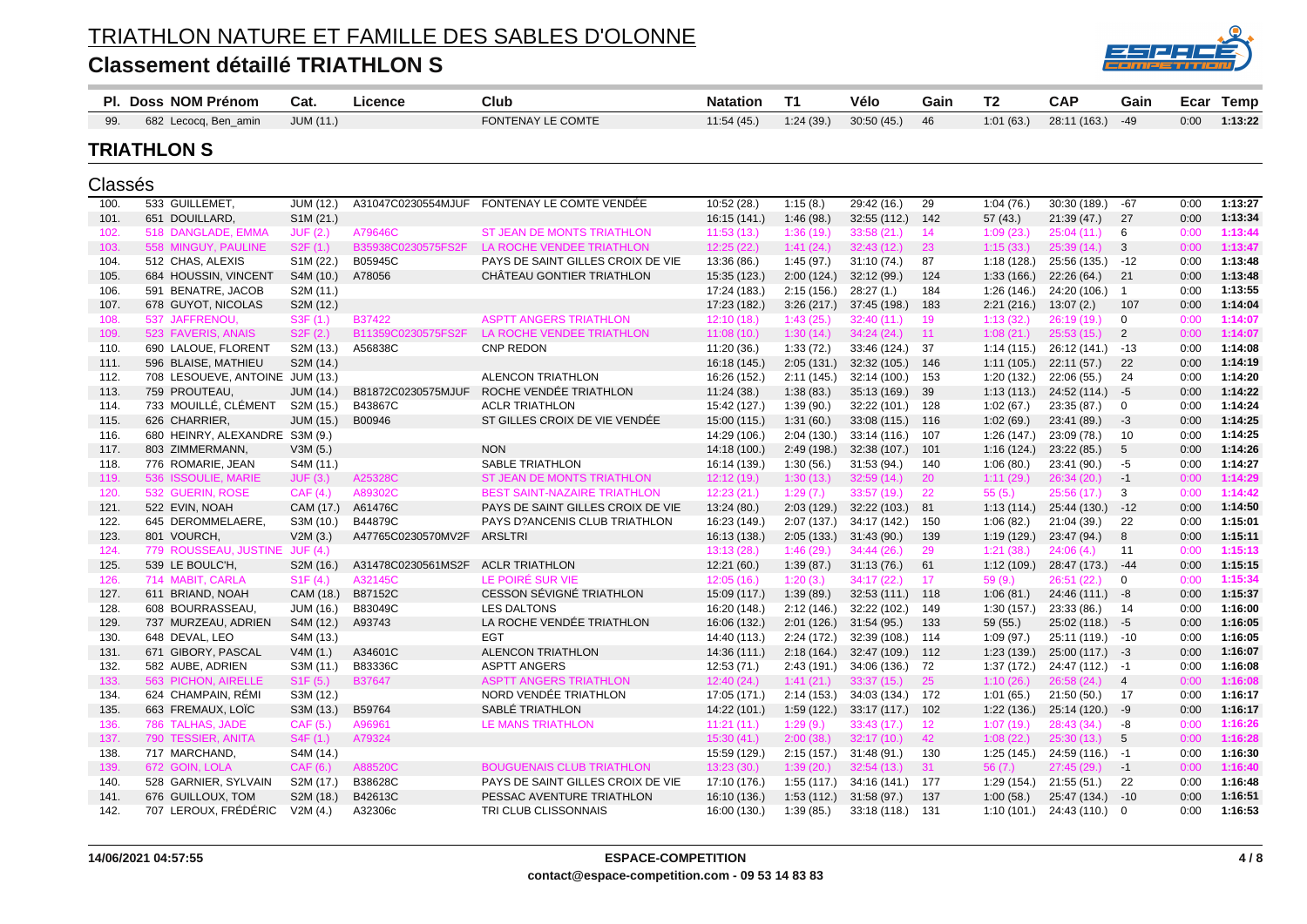#### TRIATHLON NATURE ET FAMILLE DES SABLES D'OLONNE **Classement détaillé TRIATHLON S**



|      | PI. Doss NOM Prénom  | Cat.                   | Licence            | Club                                | <b>Natation</b> | Т1         | Vélo             | Gain  | T2          | <b>CAP</b>      | Gain         | Ecar | Temp    |
|------|----------------------|------------------------|--------------------|-------------------------------------|-----------------|------------|------------------|-------|-------------|-----------------|--------------|------|---------|
| 143. | 755 POTIER, ADRIEN   | V1M(11.)               |                    | LES SABLES VENDÉE TRIATHLON         | 17:24 (184.)    | 2:12(149.) | 38:21 (200.)     | 185   | 2:01(199.)  | 17:02(6.)       | 71           | 0:00 | 1:17:03 |
| 144. | 681 HENRY, JEROME    | V2M(5.)                | B34839             | FONTENAY LE COMTE VENDEE            | 14:22 (102.)    | 1:55(115.) | 33:25 (120.)     | 103   | 1:16 (125.) | 26:06 (137.)    | -17          | 0:00 | 1:17:07 |
| 145. | 547 LICATA, CHIARA   | CAF (7.)               | A89371C            | <b>BEST SAINT-NAZAIRE TRIATHLON</b> | 11:59(15)       | 1:31(16.)  | 34:18(23)        | 16    | 58(8.)      | 28:26 (32.)     | -3           | 0:00 | 1:17:15 |
| 146. | 746 OSMOND, KEVAN    | S <sub>1</sub> M (23.) |                    |                                     | 13:34(83)       | 1:51(106.) | 31:18(83)        | 84    | 1:08(93.)   | 29:44 (181.)    | -41          | 0:00 | 1:17:37 |
| 147. | 700 LE TRIONNAIRE,   | V2M(6.)                |                    |                                     | 16:11 (137.)    | 2:11(144)  | 32:33(106.)      | 138   | 1:15(120.)  | $25:33(127) -3$ |              | 0:00 | 1:17:45 |
| 148. | 530 GOARANT, LUCIE   | S2F(3.)                | B00693C0230544FS2F | TRIATHLON CLUB NANTAIS              | 12:15(20.)      | 2:00(39)   | 33:41(16)        | - 21  | 1:12(30.)   | 28:38 (33.)     | $\mathbf{0}$ | 0:00 | 1:17:49 |
| 149. | 622 CHAIGNEAU,       | S <sub>1</sub> M (24.) |                    |                                     | 13:56 (96.)     | 2:23(169.) | 37:07 (191.)     | - 97  | 1:40(176.)  | 22:40(69)       | 23           | 0:00 | 1:17:49 |
| 150. | 716 MANSANTI, ANAIS  | S2F(4.)                |                    |                                     | 18:21(65)       | 2:38(64)   | 42:29 (69.)      | - 66  | 1:28(45.)   | 12:50 (1.)      | 43           | 0:00 | 1:17:50 |
| 151. | 728 MERLET, LUCAS    | S2M (19.)              |                    | LES DALTONS                         | 17:07 (173.)    | 2:32(180.) | 34:16 (140.)     | 174   | 1:45(185)   | 22:23(63)       | 39           | 0:00 | 1:18:07 |
| 152. | 765 RAVARD, BENOIT   | S3M (14.)              |                    |                                     | 17:04 (170.)    | 2:22(167.) | 34:25 (147.) 171 |       | 57 (42.)    | 23:36 (88.)     | 12           | 0:00 | 1:18:26 |
| 153. | 725 MAUDET, BASTIEN  | S2M (20.)              |                    |                                     | 15:18 (121.)    | 2:13(150.) | 33:25 (119.)     | 122   | 1:19(130.)  | 26:12 (140.)    | -5           | 0:00 | 1:18:30 |
| 154. | 769 RETAILLOU, SIMON | JUM (17.)              |                    | LA ROCHE VENDÉE TRIATHLON           | 12:04 (54.)     | 1:36(78)   | 33:42 (122.)     | - 55  | 1:06(83)    | 30:03(185)      | -37          | 0:00 | 1:18:34 |
| 155. | 632 COSSON, VALENTIN | S2M (21.)              | B26984C            | LA ROCHE VENDEE TRIATHLON           | 14:00 (98.)     | 1:42(94)   | 33:59 (132.)     | - 99  | 1:14(118.)  | 27:58 (162.)    | -27          | 0:00 | 1:18:56 |
| 156. | 643 DELAUNAY,        | S3M (15.)              |                    |                                     | 15:16 (120.)    | 2:05(132.) | 35:35 (180.)     | - 121 | 2:15(212.)  | 23:46 (93.)     | 18           | 0:00 | 1:19:00 |
| 157. | 641 DEFOOR, FLORINE  | CAF (8.)               | A32152             | LES SABLES VENDEE TRIATHLON         | 10:49(5.)       | 1:25(5.)   | 37:34(46.)       | - 6   | 1:11(28)    | 28:03 (30.)     |              | 0:00 | 1:19:05 |
| 158. | 635 CROUZAT, MICHAEL | V1M (12.)              |                    |                                     | 16:50 (164.)    | 1:50(105.) | 35:19 (170.)     | 165   | 1:15(121.)  | 23:56 (100.)    | -20          | 0:00 | 1:19:14 |
| 159. | 623 CHAMBIRON, THEO  | <b>JUM (18.)</b>       |                    |                                     | 16:40 (158.)    | 1:47(103.) | 35:21 (172.)     | 159   | 1:15(119.)  | 24:16 (103.)    | -14          | 0:00 | 1:19:22 |
| 160. | 654 DUBOIS, JEROME   | V1M(13.)               |                    |                                     | 20:21 (217.)    | 2:29(175.) | 31:49 (92.)      | 218   | 1:30(161.)  | 23:13 (80.)     | 38           | 0:00 | 1:19:25 |
| 161. | 667 GELOT, VINCENT   | V1M(14.)               |                    | <b>CHEFFOIS</b>                     | 17:09 (175.)    | 1:46(102.) | 33:49 (126.)     | 176   | 1:24(142)   | $25:23(124) -6$ |              | 0:00 | 1:19:35 |
|      |                      |                        |                    |                                     |                 |            |                  |       |             |                 |              |      |         |

#### **TRIATH\_O\_ S**

| Classés |                       |          |  |                                                                           |  |  |  |
|---------|-----------------------|----------|--|---------------------------------------------------------------------------|--|--|--|
|         | 162. 612 Tricot, Théo | S2F (5.) |  | 16:42 (52.) 2:09 (46.) 33:51 (18.) 53 1:05 (15.) 25:56 (16.) 5 0:00 1:19: |  |  |  |

#### **TRIATHLON S**

| Classés |
|---------|
|         |

| uuuuu |                       |                        |         |                                     |              |             |                 |      |             |                  |                         |      |         |
|-------|-----------------------|------------------------|---------|-------------------------------------|--------------|-------------|-----------------|------|-------------|------------------|-------------------------|------|---------|
| 163.  | 556 MENORET, AMBRE    | JUF (5.)               | A73202  | <b>TRIATHLON CLUB NANTAIS</b>       | 13:14(29)    | 1:44 (27.)  | 34:49(27)       | 30   | 1:03(13)    | 29:07<br>(36.)   | -3                      | 0:00 | 1:19:59 |
| 164.  | 592 BENGLOAN, GILDAS  | S2M (22.)              |         |                                     | 16:09 (134.) | 2:12(147)   | 35:01 (162.)    | 135  | 1:35(168)   | 25:18 (121.) 7   |                         | 0:00 | 1:20:19 |
| 165.  | 792 VACHON, DORIAN    | S3M (16.)              | B33114C | NORD VENDÉE TRIATHLON               | 13:20 (79.)  | 2:09(142)   | 34:35 (152.)    | - 80 | 1:09(99)    | 29:07 (176.)     | -26                     | 0:00 | 1:20:23 |
| 166.  | 780 RUBIN, NICOLAS    | V2M (7.)               | B79795C | <b>ASPTT ANGERS</b>                 | 15:15 (119.) | 1:55 (116.) | 33:52 (127.)    | 120  | 1:28 (152.) | 27:52 (161.) -13 |                         | 0:00 | 1:20:25 |
| 167.  | 588 BAUDRY, MAXIME    | S4M (15.)              |         |                                     | 16:07 (133.) | 2:30(178.)  | 34:52 (159.)    | -134 | 1:13(111)   | 25:45 (132.) -4  |                         | 0:00 | 1:20:29 |
| 168.  | 796 VINCE, FLORENT    | V2M(8.)                |         | <b>BEST ST NAZAIRE</b>              | 17:58 (194.) | 1:43(95)    | 34:16 (139.)    | -195 | 1:01(60.)   | 25:33 (128.) 2   |                         | 0:00 | 1:20:33 |
| 169.  | 736 MOUSSION, WILLIAM | V1M(15.)               | A71135C | AUNIS SUD TRIATHLON                 | 13:18(78.)   | 3:20(215)   | 33:03 (113.) 79 |      | 1:16(122.)  | 29:47 (183.) -37 |                         | 0:00 | 1:20:46 |
| 170.  | 785 SOULARD,          | <b>JUM (19.)</b>       | B69283C | <b>LES DALTONS</b>                  | 16:17 (142.) | 2:30(179)   | 33:56 (129.)    | 143  | 1:40(177)   | 26:25 (148.) -11 |                         | 0:00 | 1:20:52 |
| 171.  | 503 BILLET, LUCIE     | S3F(2.)                | B85861  | <b>ASPTT ANGERS TRIATHLON</b>       | 14:20(37)    | 1:44 (26.)  | 37:25(44)       | -38  | 1:07(18.)   | 26:16(18)        | -6                      | 0:00 | 1:20:55 |
| 172.  | 655 DUBOUCHET.        | V2M(9.)                |         |                                     | 17:34 (187.) | 1:49 (104.) | 34:28 (150.)    | 188  | 1:39(175)   | 25:27 (125.)     | - 15                    | 0:00 | 1:21:01 |
| 173.  | 732 MORNET, GAETAN    | V2M(10.)               | B64653C | <b>BEST TRIATHLON SAINT NAZAIRE</b> | 15:10 (118.) | 1:46 (99.)  | 36:33 (187.)    | -119 | 1:14(116.)  | 26:21 (147.) -8  |                         | 0:00 | 1:21:06 |
| 174.  | 798 VINCENT, ANTON    | JUM (20.)              |         |                                     | 16:38 (154.) | 2:08(139)   | 35:06 (164.)    | -155 | 54 (32.)    | $26:20(145) -7$  |                         | 0:00 | 1:21:10 |
| 175.  | 703 LEGAL, MARCEAU    | <b>JUM (21.)</b>       |         |                                     | 16:10 (135.) | 2:17(162)   | 34:57 (161.)    | 136  | 1:23(141.)  | 26:21 (146.) -9  |                         | 0:00 | 1:21:11 |
| 176.  | 722 MARTIN, ANTOINE   | V1M(16.)               |         |                                     | 16:43 (163.) | 1:46 (100.) | 34:52 (158.)    | 164  | 1:03(70.)   | 26:51 (152.) -17 |                         | 0:00 | 1:21:17 |
| 177.  | 664 GALLOU, SERGE     | V5M(2.)                | A10860  | <b>TRIATHLON CLUB NANTAIS</b>       | 15:42 (128.) | 2:41(188.)  | 35:37 (182.)    | 129  | 1:13(110.)  | 26:06 (138.) 2   |                         | 0:00 | 1:21:22 |
| 178.  | 799 VISONNEAU,        | V2M(11.)               | A72587C | TRIVÉLOCE                           | 18:02 (196.) | 1:57 (120.) | 33:56 (130.)    | 197  | 1:17 (127.) | 26:18 (144.) 2   |                         | 0:00 | 1:21:34 |
| 179.  | 511 CHABOT, LAURE     | JUF(6.)                | B67245C | LA ROCHE VENDEE TRIATHLON           | 12:06(17.)   | 1:44 (28.)  | 36:30(35)       | 18   | 1:16(35.)   | 29:56(41)        | $\overline{\mathbf{0}}$ | 0:00 | 1:21:36 |
| 180.  | 760 PROUTEAU, PAUL    | S <sub>1</sub> M (25.) | A7387C  | STADE NIORTAIS TRIATHLON            | 14:33 (108.) | 1:51(107.)  | 35:02 (163.)    | 109  | 1:46(186)   | 28:30 (169.)     | -23                     | 0:00 | 1:21:45 |
| 181.  | 764 RATEL, LOIC       | V1M(17.)               | B04356C | LE POIRÉ SUR VIE VENDEE TRIATHLON   | 15:39 (125.) | 2:16(161)   | 33:06 (114.)    | 126  | 1:43(181)   | 29:07 (177.)     | $-25$                   | 0:00 | 1:21:54 |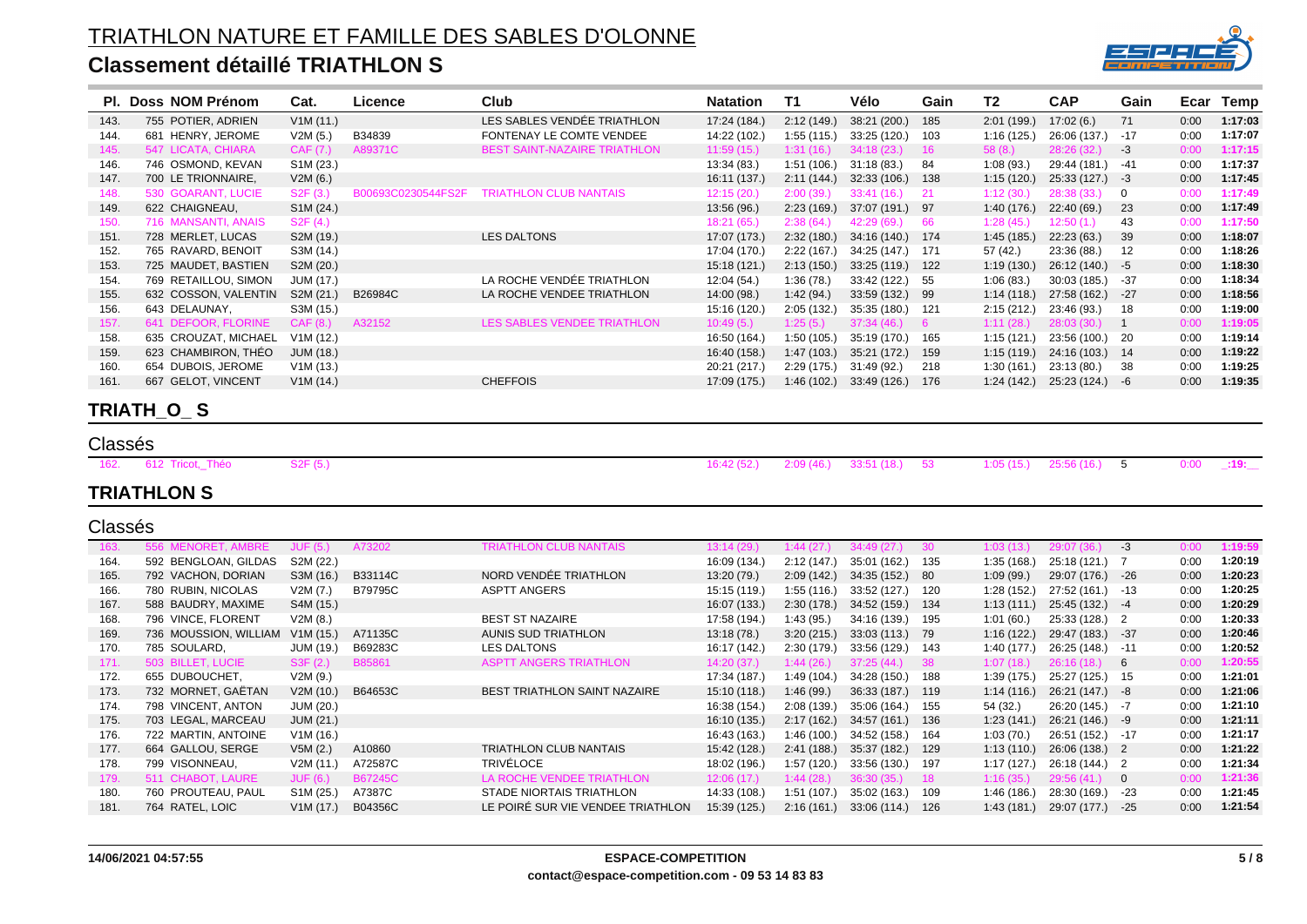

|              | PI. Doss NOM Prénom             | Cat.                  | Licence            | Club                                     | <b>Natation</b>             | T <sub>1</sub>          | Vélo                      | Gain      | T <sub>2</sub>          | <b>CAP</b>                    | Gain           | Ecar | <b>Temp</b> |
|--------------|---------------------------------|-----------------------|--------------------|------------------------------------------|-----------------------------|-------------------------|---------------------------|-----------|-------------------------|-------------------------------|----------------|------|-------------|
| 182.         | 689 LAIR, JULES                 | JUM (22.)             | B65173C            | <b>ALENCON TRIATHLON</b>                 | 16:23 (150.)                | 1:56(118.)              | 35:27 (177.)              | 151       | 1:12(107.)              | 26:55 (153.)                  | -8             | 0:00 | 1:21:56     |
| 183.         | 683 HERRY LEBRETON,             | V2F(1.)               | A31189c            | <b>ASPTT ANGERS</b>                      | 16:13(48)                   | 2:15(50.)               | 37:49(48)                 | 49        | 1:32(52)                | 24:17(5)                      | 19             | 0:00 | 1:22:10     |
| 184.         | 677 GUITTONNEAU,                | S2M (23.)             |                    |                                          | 16:41 (161.)                | 2:08(138.)              | 35:09 (166.)              | 162       | 1:33(165.)              | 26:37 (150.) 4                |                | 0:00 | 1:22:10     |
| 185.         | 802 VRIGNON, BRUNO              | S4M (16.)             | B89313C            | <b>ACLR</b>                              | 16:38 (155.)                | 2:12(148.)              | 35:12 (168.)              | 156       | 1:52(191.)              | 26:13 (143.) 13               |                | 0:00 | 1:22:11     |
| 186.         | 606 BOUILLAUD,                  | V3M(6.)               |                    | ATLETIQUE CLUB LA ROCHE SUR YON          | 16:03 (131.)                | 2:43(190.)              | 35:08 (165.)              | 132       | 1:30(156.)              | $26:50(151.) -1$              |                | 0:00 | 1:22:16     |
| 187.         | 598 BLANCHARD,                  | S4M (17.)             | B59650C            | TRIATHLON ATLANTIQUE CARQUEFOU           | 17:45 (192.)                | 2:55(204.)              | 34:01 (133.)              | 193       | 1:53(194)               | 25:46 (133.) 18               |                | 0:00 | 1:22:23     |
| 188.         | 797 VINCENT, LAURE              | S1F(6.)               | <b>B85703</b>      | <b>ASPTT ANGERS TRIATHLON</b>            | 13:50(33.)                  | 2:00(40)                | 37:06(40.)                | 34        | 1:08(20.)               | 28:20(31)                     | $\overline{1}$ | 0:00 | 1:22:26     |
| 189.         | 653 DUBIN, THIERRY              | V3M(7.)               | A97813             | POIRE SUR VIE TRIATHLON                  | 17:09 (174.)                | 2:16(159.)              | 34:25 (146.)              | 175       | 2:06(204.)              | 27:00 (155.) 12               |                | 0:00 | 1:22:59     |
| 190.         | 713 LUCAS, LAURENT              | V3M(8.)               |                    |                                          | 16:55 (166.)                | 3:18(213)               | 35:43 (183.)              | 167       | 1:30(160.)              | 25:44 (131.) 22               |                | 0:00 | 1:23:13     |
| 191.         | 517 COULONGEAT,                 | S2M (24.)             | B79813C            | PAYS DE SAINT GILLES CROIX DE VIE        | 17:19 (178.)                | 2:03(128.)              | 34:53 (160.)              | 179       | 1:22(137.)              | 27:35 (158.) 4                |                | 0:00 | 1:23:16     |
| 192.         | 607 BOULY, LAURENT              | V3M(9.)               | B76151             | <b>ASPTT ANGERS</b>                      | 20:03 (214.)                | 2:38(186.)              | 36:23 (185.)              | 215       | 1:58(197.)              | 22:41 (70.)                   | 43             | 0:00 | 1:23:46     |
| 193.         | 783 SANDRAT, CYRIL              | S4M (18.)             |                    |                                          | 13:58 (97.)                 | 2:00(125.)              | 37:32 (194.)              | 98        | 1:32(164)               | 28:43 (171.) -15              |                | 0:00 | 1:23:47     |
| 194.         | 715 MALARY, YVONNICK            | V2M (12.)             |                    | <b>RCN</b>                               | 16:40 (157.)                | 1:51(109.)              | 35:30 (178.)              | 158       | 1:30(159.)              | 28:13 (164.)                  | $-3$           | 0:00 | 1:23:48     |
| 195.         | 531 GOURICHON, JULIE            | V1F(2.)               | A46054             | <b>ASPTT ANGERS TRIATHLON</b>            | 13:55 (34.)                 | 1:52(33.)               | 35:42(33)                 | 35        | 1:26(42.)               | 30:59(45)                     | $-2$           | 0:00 | 1:23:57     |
| 196.         | 570 SANDAHL,                    | V1F(3.)               |                    | LA ROCHE VENDEE TRIATHLON                | 12:54(25.)                  | 1:50(32.)               | 35:04(28.)                | 26        | 1:20(37.)               | 32:48(59)                     | $-5$           | 0:00 | 1:23:59     |
| 197.         | 594 BILLAUDEAU,                 | V2M(13.)              | B62343C            | ATHLETIC CLUB LA ROCHE SUR YON           | 17:44 (191.)                | 2:13(151.)              | 33:58(131)                | 192       | 1:42(180.)              | 28:44 (172.) -1               |                | 0:00 | 1:24:24     |
| 198.         | 620 CHAIGNEAU,                  | V2M(14.)              | A31073L0230554MV2F | <b>FONTENAY TRIATHLON</b>                | 14:23 (103.)                | 4:02(220.)              | 37:06 (190.)              | 104       | 1:37(171.)              | 27:25 (156.) 12               |                | 0:00 | 1:24:35     |
| 199.         | 621 CHAIGNEAU, EMMA             | <b>JUF (7.)</b>       |                    |                                          | 16:04(47.)                  | 2:22(55.)               | 37:06(41)                 | 48        | 1:36(54.)               | 27:24(27.)                    | 12             | 0:00 | 1:24:35     |
| 200.         | 498 ALIX, ANNE-SOPHIE           | S2F(6.)               | B16851             | <b>ASPTT ANGERS TRIATHLON</b>            | 13:58(35)                   | 1:46(30.)               | 37:43(47)                 | 36        | 1:09(25.)               | 30:00(43)                     | 0              | 0:00 | 1:24:40     |
| 201.         | 730 MOCQUARD, OLIVIER V3M (10.) |                       | A82599             | <b>BOUGUENAIS CLUB TRIATHLON</b>         | 20:06 (215.)                | 1:35(77.)               | 34:08 (138.)              | 216       | 1:21(135)               | 27:32 (157.) 12               |                | 0:00 | 1:24:46     |
| 202.         | 747 OURAOU, SAMIR               | V4M(2.)               |                    |                                          | 16:19 (147.)                | 2:57(206.)              | 39:24 (205.)              | 148       | 1:06(78.)               | 24:59 (115.) 25               |                | 0:00 | 1:24:47     |
| 203.         | 561 BARITAULT,                  | V2F(2.)               |                    | <b>PAYS DE SAINT GILLES CROIX DE VIE</b> | 16:46 (54.)                 | 2:10(47.)               | 35:05(29.)                | 55        | 1:51(65.)               | 28:54(35)                     | 8              | 0:00 | 1:24:50     |
| 204.         | 800 VISONNEAU, LORIS            | JUM (23.)             | B33628C            | <b>TRIVÉLOCE</b>                         | 16:41 (160.)                | 1:51(108.)              | 34:49 (157.)              | 161       | 1:07(88.)               | 30:25 (187.)                  | -34            | 0:00 | 1:24:57     |
| 205.         | 590 BECHU, ALINE                | S <sub>1</sub> F (7.) |                    |                                          | 22:59(77.)                  | 2:19(52.)               | 33:57 (20.)               | 78        | 1:17(36)                | 24:24(7.)                     | 20             | 0:00 | 1:24:59     |
| 206.         | 520 DEJAX, MARINE               | S1F(8.)               | <b>B47390C</b>     | <b>BEST SAINT-NAZAIRE TRIATHLON</b>      | 16:13 (49.)                 | 2:02(41.)               | 35:19(31)                 | 50        | 1:16(34.)               | 30:06(44)                     | $-2$           | 0:00 | 1:24:59     |
| 207.         | 564 PINTENAT, AUDE              | S3F (3.)              | A93283C0230544FS3F | <b>TRIATHLON CLUB NANTAIS</b>            | 14:42 (39.)                 | 1:55(35)                | 37:02(39)                 | 40        | 1:22(39.)               | 29:59(42.)                    | $-2$           | 0:00 | 1:25:02     |
| 208.         | 546 LESURTEL,                   | V1F(4.)               | A93283C0230544FS3F | <b>TRIATHLON CLUB NANTAIS</b>            | 14:49(40)                   | 2:22(54)                | 37:10(42)                 | 41        | 1:29(46.)               | 29:09(37)                     | 3              | 0:00 | 1:25:02     |
| 209.         | 628 CHESNET, FABIEN             | S2M (25.)             | B78609L            | <b>CHOLET</b>                            | 17:22 (180.)                | 2:09(140.)              | 34:26 (148.)              | 181       | 1:39(174)               | 29:37 (179.) -7               |                | 0:00 | 1:25:16     |
| 210.         | 726 MAUSSION, HERVE             | V3M(11.)              |                    |                                          | 16:19 (146.)                | 2:24(170.)              | 35:20 (171.)              | 147       | 1:31(163)               | 29:47 (182.) -9               |                | 0:00 | 1:25:24     |
| 211.         | 521 ESNAULT, LAURE              | V1F(5.)               | <b>B06026C</b>     | PAYS DE SAINT GILLES CROIX DE VIE        | 14:26 (38.)                 | 2:08(45.)               | 40:48(64)                 | 39        | 1:09(24.)               | 26:53(23)                     | 10             | 0:00 | 1:25:26     |
| 212.         | 638 DAVID, NICOLAS              | V3M(12.)              | B66647             | <b>ALENÇON TRIATHLON</b>                 | 16:39 (156.)                | 2:15(155.)              | 36:37 (188.)              | 157       | 1:27(149.)              | 28:30 (168.) 5                |                | 0:00 | 1:25:32     |
| 213.         | 601 BOIDE, THEO                 | JUM (24.)             |                    | <b>LES DALTONS</b>                       | 21:10 (220.)                | 3:47(219.)              | 42:42 (217.)              | 221       | 2:40(220.)              | 15:30(5)                      | 49             | 0:00 | 1:25:51     |
| 214.         | 750 PAPIN, JEAN-MARC            | V4M(3.)               | A86909C            | SEGRÉ TRIATHLON ESSHA                    | 21:31 (221.)                | 2:32(181.)              | 34:21 (144.)              | 222       | 2:07(205.)              | 25:18 (122.)                  | - 26           | 0:00 | 1:25:53     |
| 215.         | 675 GUILBAUD, ANDY              | S3M (17.)             |                    |                                          | 18:19 (199.)                | 2:05(134.)              | 35:26 (176.)              | 200       | 1:29(155)               | 28:38 (170.) 6                |                | 0:00 | 1:26:01     |
| 216.         | 709 LETARD, PIERRE              | S2M (26.)             |                    |                                          | 17:03 (169.)                | 2:34(182.)              | 34:22 (145.)              | 170       | 2:08(206.)              | $29:59(184.) -3$              |                | 0:00 | 1:26:09     |
| 217.         | 600 BOCHER, JEFF                | V2M(15.)              |                    | TEAM TRI POTES                           | 19:49 (211.)                | 2:46(196.)              | 35:48 (184.)              | 212       | 1:45(184)               | 26:13 (142.) 18               |                | 0:00 | 1:26:24     |
| 218.         | 625 CHARRIER, JÉRÉMIE           | V1M (18.)             |                    |                                          | 19:48 (210.)                | 2:54(203.)              | 34:20 (143.)              | 211       | 3:08(221)               | 26:11 (139.) 19               |                | 0:00 | 1:26:24     |
| 219.         | 794 VANDEVOORDE,                | V3M(13.)              |                    | <b>LES DALTONS</b>                       | 16:17 (143.)                | 2:29(177.)              | 35:10 (167.)              | 144       | 1:52(192.)              | 30:34 (190.) -11              |                | 0:00 | 1:26:25     |
| 220.         | 691 LAMY, CARINE                | S <sub>2</sub> F (7.) | B64592C0200611FS2F | <b>ALENÇON TRIATHLON</b>                 | 16:48 (56.)                 | 2:06(44.)               | 35:16(30)                 | 57        | 1:10(27.)               | 31:11(48.)                    | $-2$           | 0:00 | 1:26:34     |
| 221.         | 710 LOISEAU, EMELINE            | S <sub>2</sub> F (8.) |                    |                                          | 13:48 (32.)                 | 1:48(31.)               | 38:16 (50.)               | 33        | 1:12(31.)               | 31:32(50.)                    | $-4$           | 0:00 | 1:26:40     |
| 222.         | 788 TALLON, BERTRAND            | V1M(19.)              | B80778C            | <b>LSVT</b>                              | 16:56 (167.)                | 2:22(168.)              | 34:30 (151.)              | 168       | 1:37(173)               | 31:13 (196.)                  | $-22$          | 0:00 | 1:26:41     |
| 223.         | 644 DEPLANTE, NICOLAS V1M (20.) |                       | A31516C            | TRIATHLON SPORT COUERONNAIS              | 17:24 (185.)                | 1:35(76.)               | 34:26 (149.)              | 186       | 1:05(77.)               | 32:08 (204.) -45              |                | 0:00 | 1:26:41     |
|              | 688 LAINE, AURELIE              | V1F(6.)               |                    |                                          |                             |                         |                           |           |                         | 31:16(49)                     | $-3$           | 0:00 | 1:26:47     |
| 224.<br>225. | 757 POUPLIN, AYMERIC            | S3M (18.)             |                    |                                          | 15:35(42.)                  | 2:11(48.)<br>2:45(194.) | 36:15(34)<br>35:22 (174.) | 43<br>190 | 1:28(44.)<br>1:41(178.) | 29:31 (178.) 1                |                | 0:00 | 1:26:59     |
|              | 753 POIRIER, RODOLPHE S4M (19.) |                       |                    |                                          | 17:37 (189.)                |                         |                           | 189       |                         |                               |                | 0:00 | 1:27:02     |
| 226.<br>227. | 639 DAVY, MAËVA                 | CAF (9.)              | <b>B32210C</b>     | <b>TRIVELOCE SAINT SEBASTIEN</b>         | 17:36 (188.)<br>16:23 (50.) | 2:54(202.)<br>1:41(22.) | 35:24 (175.)<br>35:31(32) | 51        | 2:10(208.)<br>1:26(43.) | 28:55 (174.) 3<br>32:19(55)   | $-7$           | 0:00 | 1:27:24     |
|              | 642 DELACHAISE,                 |                       | B78198C            | LSVT                                     |                             |                         | 36:59 (189.)              |           |                         |                               |                | 0:00 | 1:27:24     |
| 228.<br>229. | 735 MOUSSET, AUDREY             | S4M (20.)             | 801736             | <b>ASPTT</b>                             | 18:45 (201.)                | 2:48(197.)              | 39:18(59)                 | 202<br>60 | 1:51(189)<br>1:30(48.)  | 26:59 (154.) 14<br>27:24(26.) |                | 0:00 | 1:27:26     |
|              |                                 | S3F(4.)               |                    |                                          | 17:14 (59.)                 | 1:58(36.)               |                           |           |                         |                               | 8              |      |             |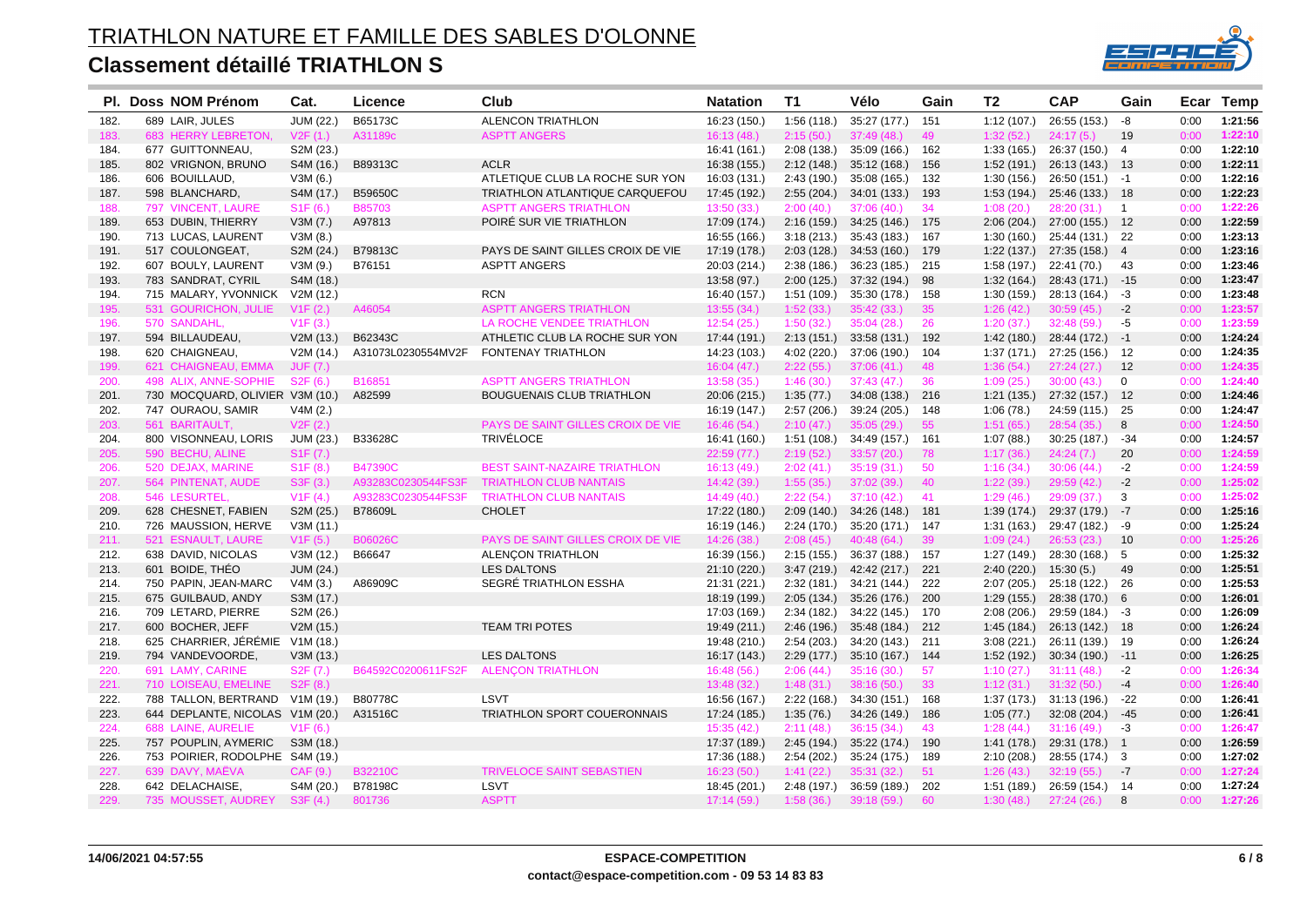

|      | PI. Doss NOM Prénom   | Cat.            | Licence        | Club                                | <b>Natation</b> | T1         | Vélo             | Gain | T2          | <b>CAP</b>       | Gain            |      | Ecar Temp |
|------|-----------------------|-----------------|----------------|-------------------------------------|-----------------|------------|------------------|------|-------------|------------------|-----------------|------|-----------|
| 230. | 640 DECAUDIN,         | V4M(4.)         |                |                                     | 17:16 (177.)    | 2:37(185.) | 34:05 (135.)     | 178  | 1:58(196.)  | 31:41 (198.)     | $-15$           | 0:00 | 1:27:39   |
| 231. | 602 BONIOU, EMERIC    | S2M (27.)       |                |                                     | 17:37 (190.)    | 2:14(154.) | 34:08 (137.)     | 191  | 1:20(134.)  | 32:20 (205.)     | -31             | 0:00 | 1:27:44   |
| 232. | 669 GENDRE, GERVAIS   | V4M(5.)         | B83767C        | ATHLETIC CLUB LA ROCHE SUR YON      | 16:15 (140.)    | 2:52(200.) | 34:43 (154.)     | 141  | 2:11(209.)  | 31:57 (200.)     | -15             | 0:00 | 1:28:00   |
| 233. | 617 CALVEZ, EMMA      | CAF (10.)       | <b>B88315C</b> | SNLS44                              | 13:42(31)       | 1:55(34)   | 38:25(52)        | - 32 | 1:45(59.)   | 32:12(53)        | -5              | 0:00 | 1:28:01   |
| 234. | 566 QUESTERBERT,      | CAF (11.)       | A59256C        | <b>BEST SAINT-NAZAIRE TRIATHLON</b> | 13:12(26.)      | 1:30(12.)  | 38:44(54)        | - 27 | 55(6.)      | 33:46(63)        | $-15$           | 0:00 | 1:28:09   |
| 235. | 604 BOTHEREL,         | V3M(14.)        | b80108C        | <b>BEST TRIATHLON</b>               | 19:28 (206.)    | 1:45(96.)  | 33:27 (121.)     | 207  | 1:33(167.)  | $31:57(201)$ -13 |                 | 0:00 | 1:28:13   |
| 236. | 705 LEGROS, LUCAS     | JUM (25.)       |                |                                     | 17:59 (195.)    | 2:40(187.) | 42:39 (216.)     | 196  | 52 (15.)    | 24:24 (108.) 21  |                 | 0:00 | 1:28:36   |
| 237. | 686 JAUNET, THOMAS    | S4M (21.)       |                |                                     | 20:59 (219.)    | 2:10(143.) | 33:55 (128.)     | 220  | 1:52(190.)  | $29:42(180.) -1$ |                 | 0:00 | 1:28:40   |
| 238. | 702 LEFEBVRE, LUC     | S4M (22.)       |                |                                     | 14:59 (114.)    | 2:29(176.) | 38:37 (201.) 115 |      | 1:30(158.)  | $31:13(195) -7$  |                 | 0:00 | 1:28:49   |
| 239. | 704 LEGALLAIS, CELINE | V1F (7.)        | <b>B65416C</b> | <b>ALENCON TRIATHLON</b>            | 18:11 (63.)     | 2:22(53)   | 39:42(61)        | 64   | 1:31(50.)   | 27:05(25.)       | $\overline{12}$ | 0:00 | 1:28:54   |
| 240. | 793 VACHON, YVAN      | V4M(6.)         | A92129         | NORD VENDEE TRIATHLON               | 18:45 (202.)    | 2:18(165)  | 34:49 (156.)     | -203 | 1:52 (193.) | $31:30(197.)$ -7 |                 | 0:00 | 1:29:16   |
| 241. | 749 PAPILLON,         | V1M (21.)       |                | ALENÇON TRIATHLON                   | 19:48 (209.)    | 2:52(199.) | 36:25 (186.)     | 210  | 1:49(187)   | 28:24 (167.) 10  |                 | 0:00 | 1:29:21   |
|      | TRIATH_O_ S           |                 |                |                                     |                 |            |                  |      |             |                  |                 |      |           |
|      | Classés               |                 |                |                                     |                 |            |                  |      |             |                  |                 |      |           |
| 242. | 815 Soulard, Anto_n_  | <b>JUF (8.)</b> |                |                                     | 15:59 (46.)     | 2:32(61)   | 38:49(55)        | 47   | 2:21(73)    | 29:43 (39.)      | 3               | 0:00 | $1:2$ :2  |
|      | <b>TRIATHLON S</b>    |                 |                |                                     |                 |            |                  |      |             |                  |                 |      |           |
|      | Classés               |                 |                |                                     |                 |            |                  |      |             |                  |                 |      |           |

| 243. | <b>762 PUIROUX, MARIE</b> | V3F (1.)               | A80595C            | SAINT GILLES CROIX DE VIE                | 15:36 (43.)  | 2:59(70.)  | 37:31(45)    | 44   | 1:24(41)   | 31:56(52)       | -3             | 0:00 | 1:29:29 |
|------|---------------------------|------------------------|--------------------|------------------------------------------|--------------|------------|--------------|------|------------|-----------------|----------------|------|---------|
| 244. | 580 ABIVEN, LAURENT       | V3M(15.)               | B60184L            | GÉNÉRATION TRIATHLON BLOIS               | 16:26 (151.) | 2:28(174.) | 38:44 (203.) | 152  | 1:42(179)  | 30:28 (188.)    | -3             | 0:00 | 1:29:51 |
| 245. | 609 BREHERET LE BLAY      | V1F(8.)                |                    |                                          | 16:47 (55.)  | 2:11(49)   | 36:32(37)    | 56   | 1:55(67.)  | 32:34(56)       | -5             | 0:00 | 1:30:02 |
| 246. | 754 POTENTIER.            | S3M (19.)              |                    |                                          | 18:04 (197.) | 2:56(205.) | 37:38 (196.) | 198  | 1:04(73)   | 30:42 (191.)    | -3             | 0:00 | 1:30:27 |
| 247. | 647 DESORMEAUX,           | S4F(2.)                | A66349             | <b>TRIVÉLOCE SAINT SEBASTIEN</b>         | 17:42(60.)   | 2:23(56.)  | 38:55(56)    | -61  | 1:46(62.)  | 29:52(40.)      | -6             | 0:00 | 1:30:40 |
| 248. | 711 LORIFERNE, URIELL     | S4F(3.)                | <b>B05585C</b>     | <b>TRIATHLON CLUB NANTAIS</b>            | 15:56 (44.)  | 2:41(65)   | 39:58(63)    | 45   | 1:30(49)   | 30:59(46)       |                | 0:00 | 1:31:08 |
| 249. | 605 BOTTON, DAVID         | S4M (23.)              |                    |                                          | 16:18 (144.) | 2:24(171.) | 34:43 (155.) | 145  | 1:35(169.) | 36:23 (214.)    | -49            | 0:00 | 1:31:27 |
| 250. | 712 LOUZIER.              | V2M(16.)               |                    |                                          | 16:29 (153.) | 2:21(166)  | 37:15 (192.) | 154  | 2:06(202.) | 33:13 (206.)    | $-10$          | 0:00 | 1:31:27 |
| 251. | 751 PERROCHEAU.           | V3F(2.)                | A32327C            | LA ROCHE VENDEE TRIATHLON                | 16:37 (51.)  | 2:27(58.)  | 36:57(38)    | 52   | 1:50(63.)  | 33:34(61)       | -5             | 0:00 | 1:31:28 |
| 252. | 740 NERRIERE, PHILIPPE    | V5M(3.)                |                    |                                          | 18:58 (203.) | 2:09(141.) | 37:37 (195.) | 204  | 1:50(188.) | 31:00 (193.) 3  |                | 0:00 | 1:31:37 |
| 253. | 613 BROCHARD, BENOIT      | V3M (16.)              | 0230575MV3FRA      | LA ROCHE VENDEE TRIATHLON                | 17:06 (172.) | 2:26(173.) | 39:12 (204.) | 173  | 1:25(144.) | $31:46(199) -3$ |                | 0:00 | 1:31:58 |
| 254. | 775 ROLLO, DAMIEN         | V1M (22.)              | B88889             | <b>ASPTT ANGERS</b>                      | 18:21 (200.) | 1:57(119)  | 35:34 (179.) | -201 | 1:27(150.) | 35:12 (210.)    | -20            | 0:00 | 1:32:35 |
| 255. | 718 MARECHAUD, FANN'      | S2F(9.)                | <b>B41446C</b>     | LA ROCHE VENDEE TRIATHLON                | 17:44(61)    | 2:00(37.)  | 39:04(57)    | 62   | 1:23(40.)  | 32:47(58)       | - 0            | 0:00 | 1:33:00 |
| 256. | 660 FOURNIER, KEVIN       | S2M (28.)              |                    |                                          | 16:43 (162.) | 3:08(210.) | 40:52 (211.) | 163  | 2:01(198.) | 30:18 (186.) 8  |                | 0:00 | 1:33:04 |
| 257. | 587 BACHELIER,            | V2M(17.)               | B64846C            | LES SABLES TRIATHLON                     | 17:26 (186.) | 2:43(192.) | 37:19 (193.) | 187  | 1:45(183)  | 33:55(208.)     | $-12$          | 0:00 | 1:33:12 |
| 258. | 784 SOULARD, ANTOINE      | JUM (26.)              |                    |                                          | 19:16 (205.) | 3:37(218.) | 40:19 (210.) | 206  | 2:26(218.) | 27:44 (159.)    | - 13           | 0:00 | 1:33:25 |
| 259. | 744 OMNES, BASILE         | CAM (19.)              |                    |                                          | 16:51 (165.) | 3:25(216.) | 42:19 (215.) | 166  | 2:09(207.) | 28:56 (175.) 7  |                | 0:00 | 1:33:43 |
| 260. | 585 AVERTY, MARCEL        | V6M(1.)                | A31371C            | ST JEAN DE MONTS                         | 18:18 (198.) | 2:42(189.) | 38:21 (199.) | 199  | 2:22(217.) | 32:00(202)      | - 2            | 0:00 | 1:33:46 |
| 261. | 543 LEFEVRE, LYDIE        | V2F(3.)                | <b>B29511C</b>     | <b>PAYS DE SAINT GILLES CROIX DE VIE</b> | 13:12(27.)   | 2:31(60.)  | 42:03(68)    | 28   | 1:46(60.)  | 34:29(66)       | -5             | 0:00 | 1:34:04 |
| 262. | 696 LE BOULC'H,           | S <sub>1</sub> M (26.) | B20167C0230561MS   | ATHLETIC CLUB LA ROCHE SUR YON           | 13:05 (74.)  | 2:06(135.) | 43:30 (219.) | -75  | 1:43(182)  | 33:40 (207.)    | -7             | 0:00 | 1:34:08 |
| 263. | 778 ROUE, ISABELLE        | V3F(3.)                | A31482C0230561FV   | ATHLETIC CLUB LA ROCHE SUR YON           | 18:16 (64.)  | 2:47(68)   | 38:17(51)    | 65   | 1:59(70.)  | 32:46(57)       | -2             | 0:00 | 1:34:08 |
| 264. | 595 BIZIEUX, ACYA         | V3F(4.)                | <b>B82716C</b>     | <b>ACLR TRI</b>                          | 18:22 (66.)  | 2:46(67)   | 39:09 (58.)  | 67   | 2:21(74.)  | 31:35(51)       | -3             | 0:00 | 1:34:16 |
| 265. | 791 TRIPOTEAU,            | V1F(9.)                | B67263C            | <b>ACLR TRIATHLON</b>                    | 19:53 (68.)  | 2:05(42.)  | 36:31(36)    | 69   | 2:15(72.)  | 33:53(64)       | -2             | 0:00 | 1:34:40 |
| 266. | 650 DORANGE,              | V2M(18.)               |                    |                                          | 17:21 (179.) | 2:45(193)  | 40:15 (209.) | 180  | 2:20(214.) | 32:03(203)      |                | 0:00 | 1:34:47 |
| 267. | 756 POTIN, ISABELLE       | V2F(4.)                | A63114C0200611FV2F | <b>ALENCON TRIATHLON</b>                 | 21:21(73)    | 2:31(59)   | 39:33(60)    | 74   | 1:54(66.)  | 29:43 (38.)     | $\overline{7}$ | 0:00 | 1:35:04 |
| 268. | 782 SALDANA, MAUD         | V1F(10)                | 0230552FV1FRA      | LES SABLES VENDEE TRIATHLON              | 21:11(72)    | 3:52(77.)  | 37:16(43)    | 73   | 1:42(56.)  | 31:00(47)       | -3             | 0:00 | 1:35:04 |